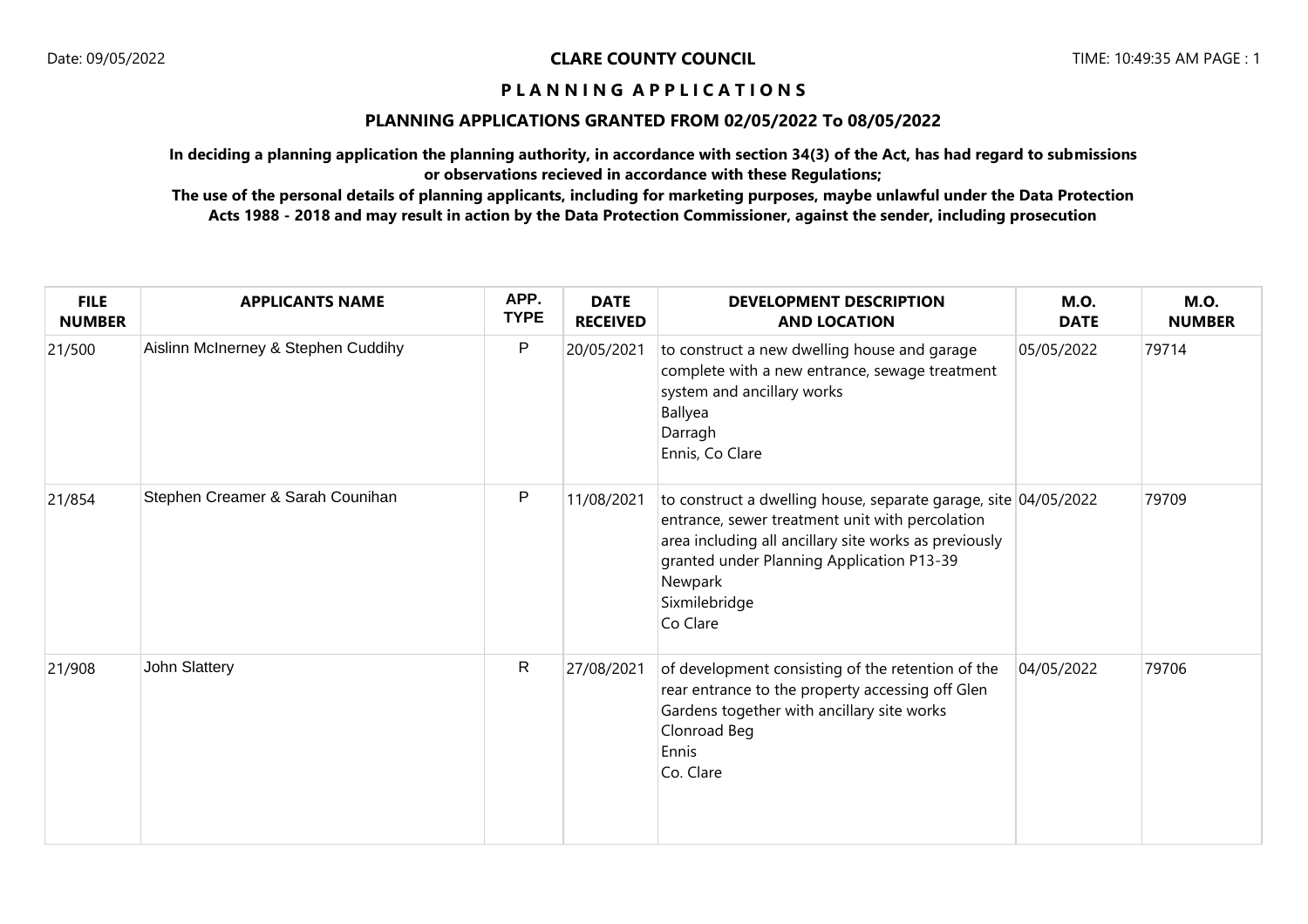## **PLANNING APPLICATIONS GRANTED FROM 02/05/2022 To 08/05/2022**

**In deciding a planning application the planning authority, in accordance with section 34(3) of the Act, has had regard to submissions or observations recieved in accordance with these Regulations;**

| 21/1137 | <b>Paul Nihill</b>          | P | 28/10/2021 | to construct a single dwelling house, garage and<br>advanced wastewater treatment system along with<br>ancillary site works<br>Coollisteige<br>Clonlara<br>Co Clare                                                                                                                                                                                                                                                                                                                                                                      | 06/05/2022 | 79726 |
|---------|-----------------------------|---|------------|------------------------------------------------------------------------------------------------------------------------------------------------------------------------------------------------------------------------------------------------------------------------------------------------------------------------------------------------------------------------------------------------------------------------------------------------------------------------------------------------------------------------------------------|------------|-------|
| 21/1238 | Donnellan Developments Ltd. | P | 22/11/2021 | for the construction of three single storey<br>detached houses, each with a single storey<br>detached garage and a waste water treatment and<br>disposal system, and all associated works, in<br>accordance with the proposed master plan to<br>complete and terminate the existing 'cluster'<br>submitted with approved planning application,<br>P09/743, to include extending the existing private<br>road and footpaths, surfacing to match existing<br>and providing additional street lighting<br>Monaskeha<br>Clonlara<br>Co Clare | 06/05/2022 | 79720 |
| 21/1332 | Sean McMahon                | P | 15/12/2021 | to construct a new dwelling house and garage<br>complete with a new entrance, sewage treatment<br>system and ancillary works<br>Glendine North,<br>Miltown Malbay,<br>Co Clare                                                                                                                                                                                                                                                                                                                                                           | 04/05/2022 | 79707 |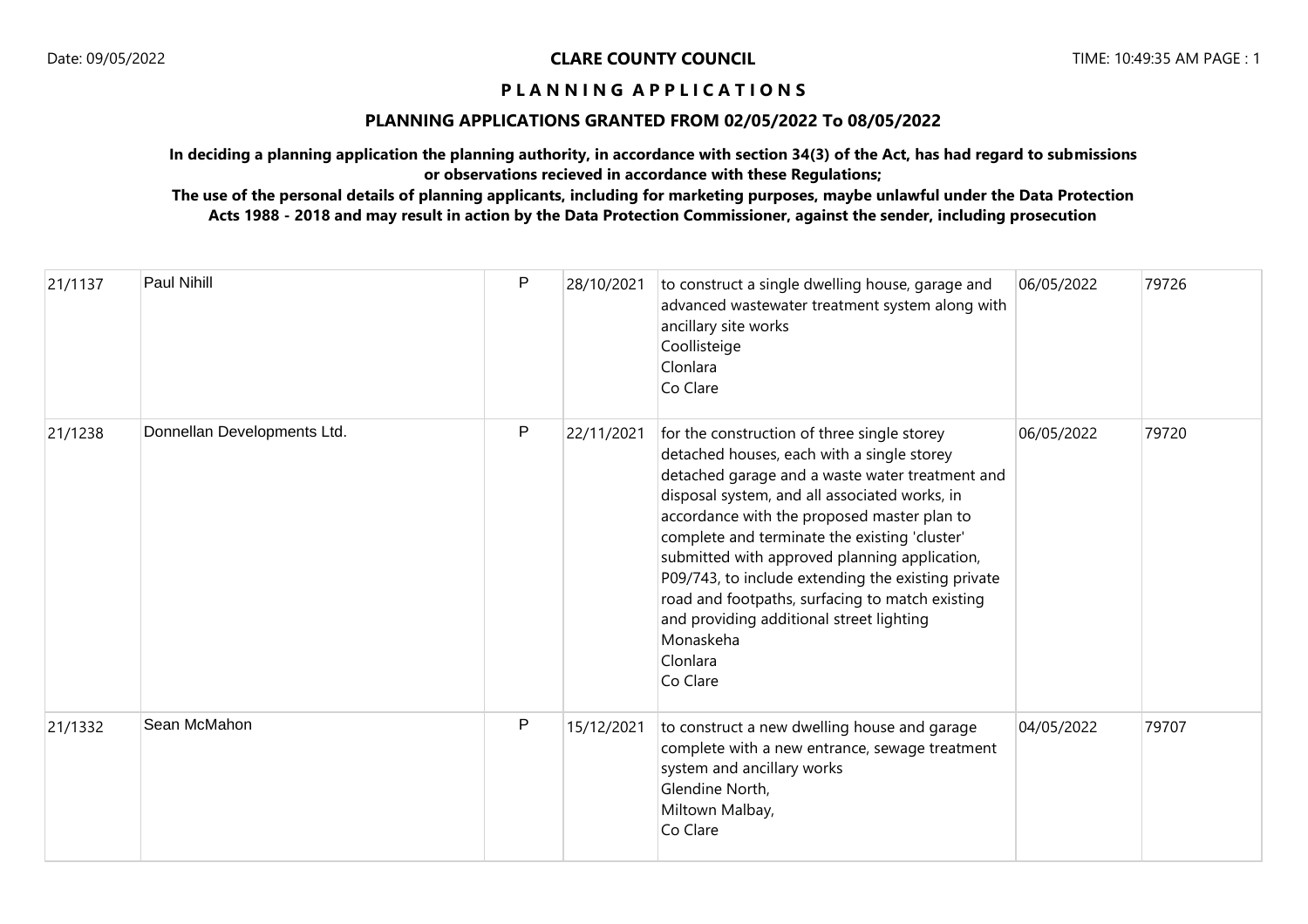## **PLANNING APPLICATIONS GRANTED FROM 02/05/2022 To 08/05/2022**

**In deciding a planning application the planning authority, in accordance with section 34(3) of the Act, has had regard to submissions or observations recieved in accordance with these Regulations;**

| 22/56  | Cyril McCormack               | P            | 28/01/2022 | the development will consist of demolition of<br>existing derelict building and construction of a new<br>milking parlour, dairy, handling and drafting area,<br>waiting yard and underground slatted soiled water<br>storage tank, erection of a meal bin and water<br>storage tank and dungstead with underground<br>effluent storage tank and all associated site works<br>Creggaun<br>Kilfenora<br>Co Clare | 06/05/2022 | 79722 |
|--------|-------------------------------|--------------|------------|----------------------------------------------------------------------------------------------------------------------------------------------------------------------------------------------------------------------------------------------------------------------------------------------------------------------------------------------------------------------------------------------------------------|------------|-------|
| 22/80  | Niamh Crowe & Stephen Glacken | $\mathsf{P}$ | 02/02/2022 | to construct a new dwelling house and garage,<br>complete with a new entrance, sewage treatment<br>system and ancillary works<br>Knocksaggart<br>Ballynacally<br>Ennis, Co Clare                                                                                                                                                                                                                               | 03/05/2022 | 79701 |
| 22/112 | Jim Burke                     | P            | 09/02/2022 | for the development which will consist of a private<br>garage and store c/w ancillary site works<br>Ballymackea More<br>Mullagh<br>Co Clare                                                                                                                                                                                                                                                                    | 06/05/2022 | 79721 |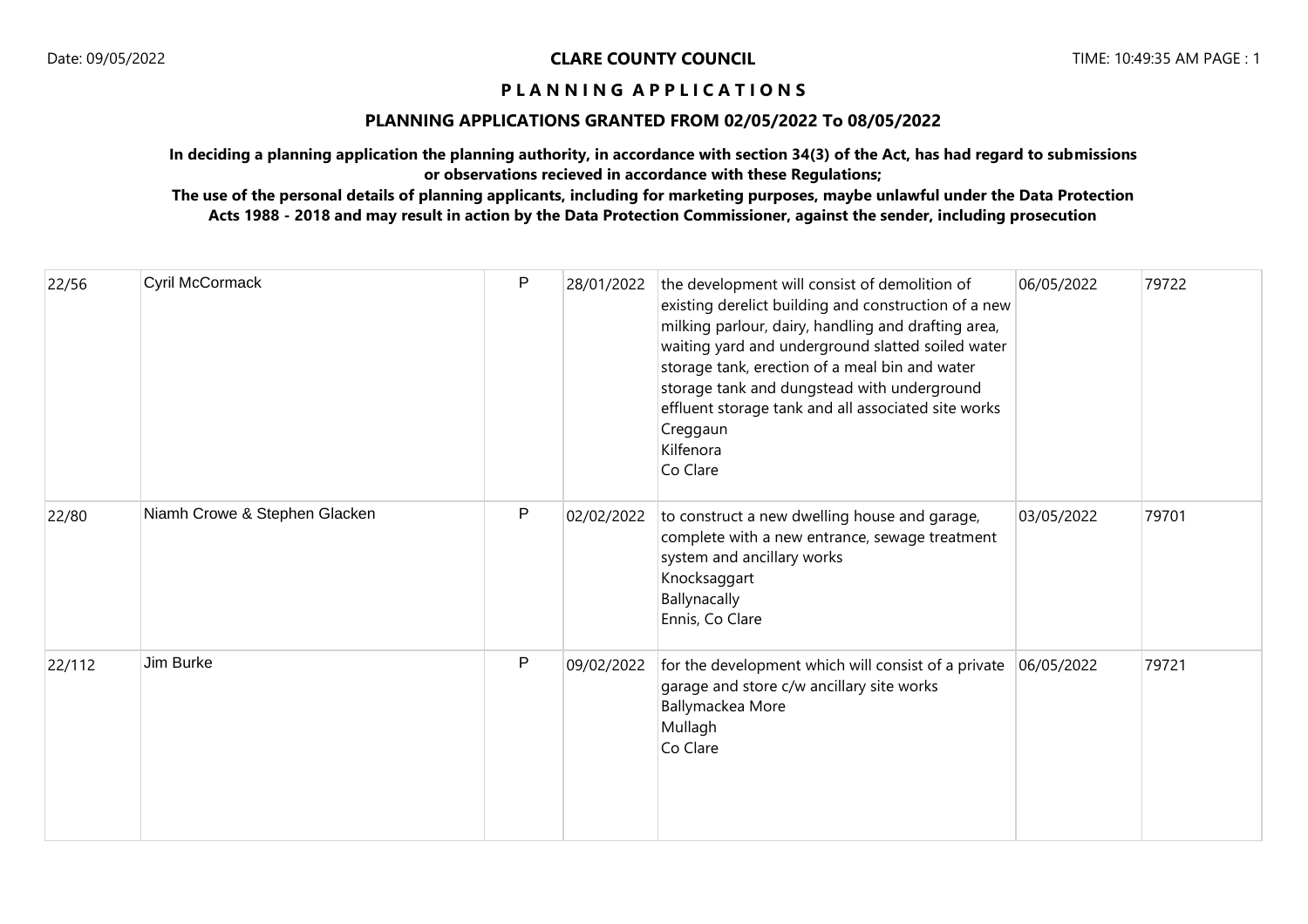## **PLANNING APPLICATIONS GRANTED FROM 02/05/2022 To 08/05/2022**

**In deciding a planning application the planning authority, in accordance with section 34(3) of the Act, has had regard to submissions or observations recieved in accordance with these Regulations;**

| 22/219 | <b>Eddie and Pauline Conheady</b> | $\mathsf{P}$ | 10/03/2022 | to demolish and existing derelict dwelling and to<br>construct a new replacement dwelling, install a new<br>effluent treatment system, all with associated<br>works and accessed by means of an existing<br>entrance and driveway from public road,<br>Rathclooney<br>Crusheen<br>Co Clare | 04/05/2022 | 79705 |
|--------|-----------------------------------|--------------|------------|--------------------------------------------------------------------------------------------------------------------------------------------------------------------------------------------------------------------------------------------------------------------------------------------|------------|-------|
| 22/229 | Pat Murtagh                       | $\mathsf{P}$ | 14/03/2022 | for the construction of a single storey extension to<br>the side and rear of the existing dwelling together<br>with all associated ancillary and incidental site<br>works<br>4 Millbrook<br>O'Briens Bridge<br>Co Clare                                                                    | 06/05/2022 | 79725 |
| 22/230 | Pat & Joan McNamara               | $\mathsf{P}$ | 15/03/2022 | to construct an extension to the rear and modify<br>existing dwelling and associated works<br>Cloondorney Beg<br>Tulla<br>Co Clare                                                                                                                                                         | 05/05/2022 | 79715 |